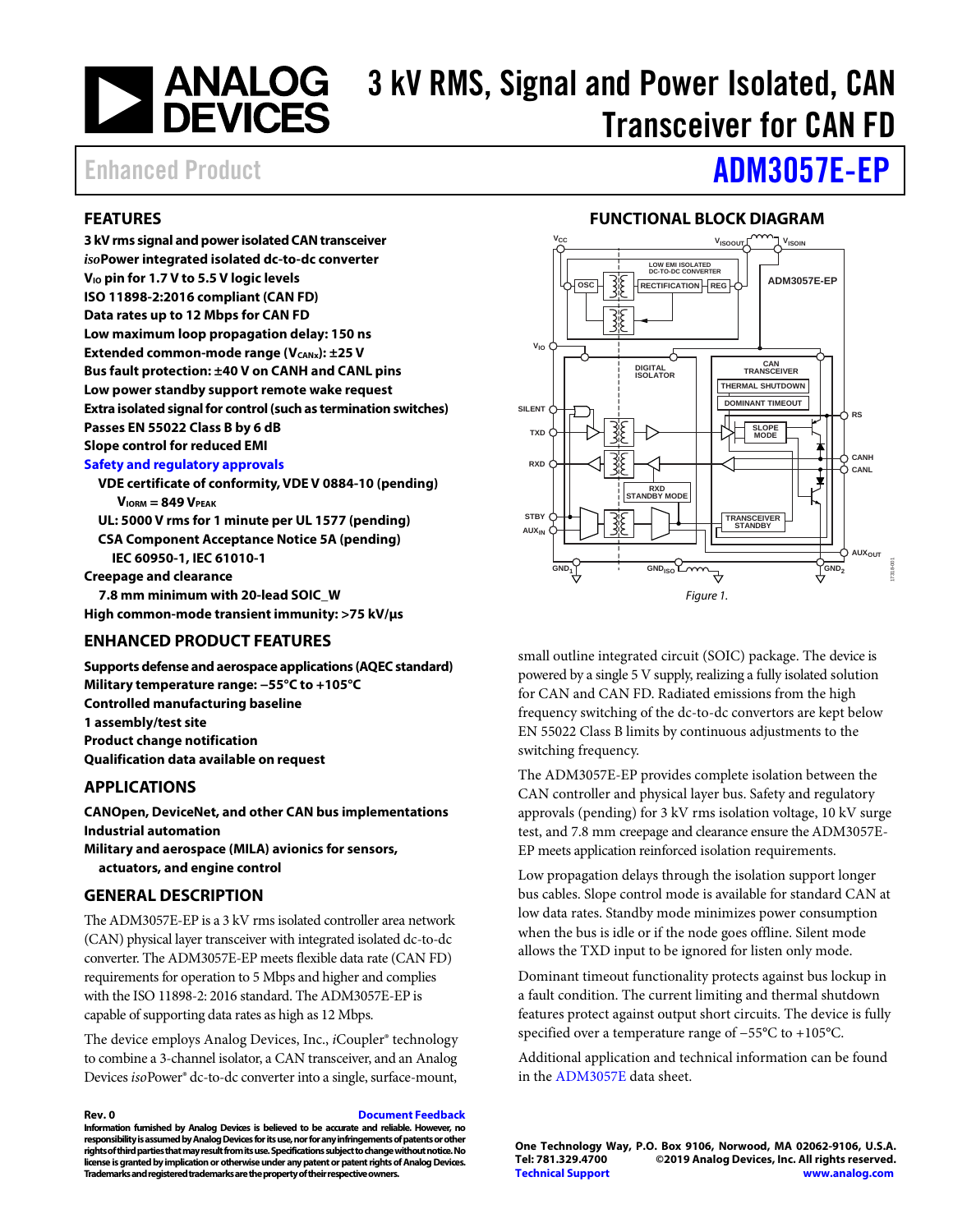## **TABLE OF CONTENTS**

| DIN V VDE V 0884-10 (VDE V 0884-10) Insulation |  |
|------------------------------------------------|--|
|                                                |  |
|                                                |  |
|                                                |  |
|                                                |  |
|                                                |  |
|                                                |  |
|                                                |  |
|                                                |  |
|                                                |  |
|                                                |  |
|                                                |  |

### <span id="page-1-0"></span>**REVISION HISTORY**

2/2019-Revision 0: Initial Version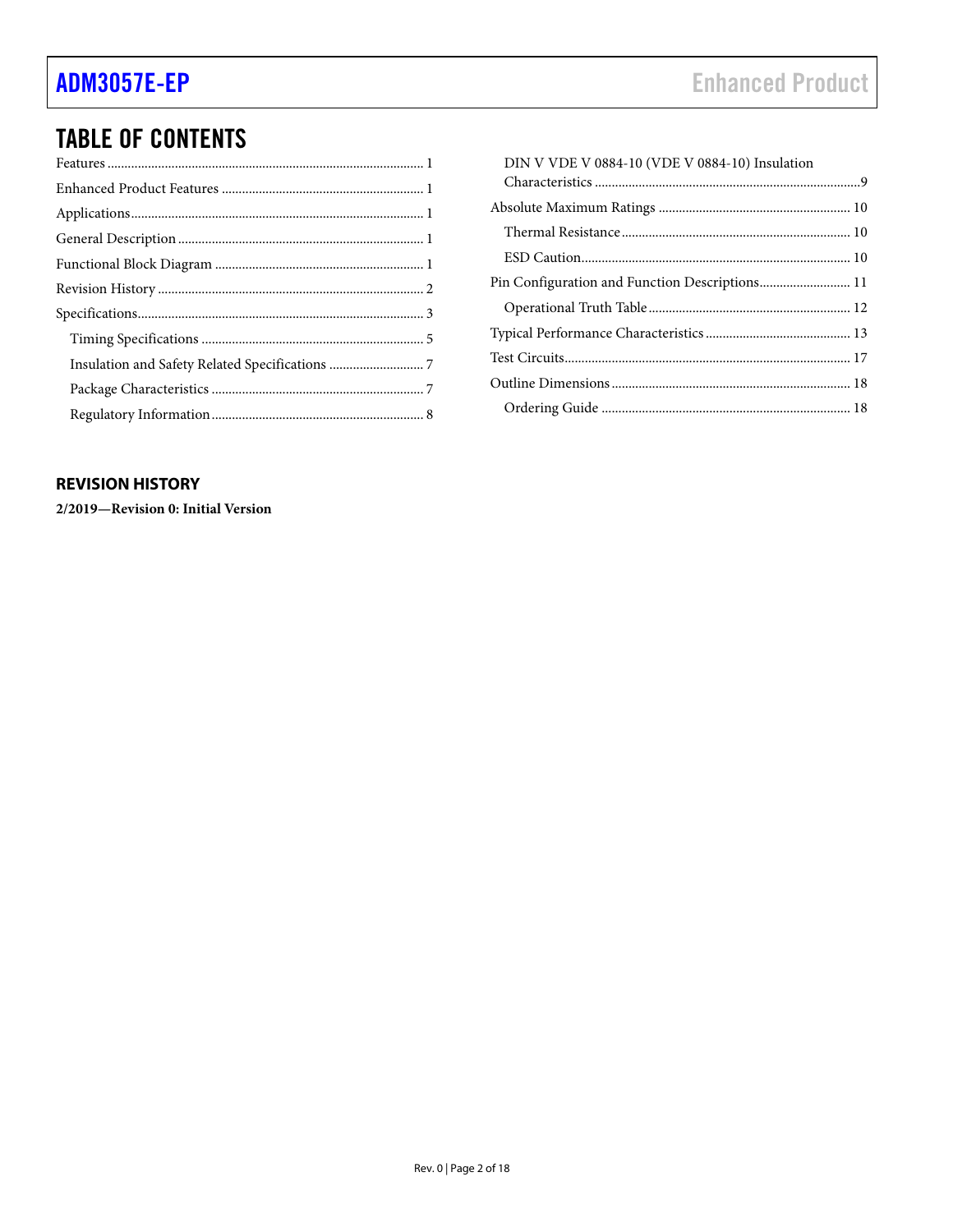## <span id="page-2-0"></span>**SPECIFICATIONS**

All voltages are relative to their respective ground.  $4.5$  V ≤ V<sub>cc</sub> ≤ 5.5 V, 1.7 V ≤ V<sub>io</sub> ≤ 5.5 V, -55°C ≤ T<sub>A</sub> ≤ +105°C, and STBY low, unless otherwise noted. Typical specifications are at Vcc = V<sub>IO</sub> = 5 V and T<sub>A</sub> = 25°C, unless otherwise noted.

| Table 1.                                |                                           |                      |            |                      |         |                                                     |
|-----------------------------------------|-------------------------------------------|----------------------|------------|----------------------|---------|-----------------------------------------------------|
| <b>Parameter</b>                        | Symbol                                    | Min                  | <b>Typ</b> | <b>Max</b>           | Unit    | <b>Test Conditions/Comments</b>                     |
| <b>SUPPLY CURRENT</b>                   |                                           |                      |            |                      |         |                                                     |
| Logic Side isoPower Current             | $_{\text{L}\text{C}}$                     |                      |            |                      |         |                                                     |
| Standby                                 |                                           |                      | 13.5       | 30                   | mA      | STBY high, AUX <sub>IN</sub> low,                   |
|                                         |                                           |                      |            |                      |         | load resistance ( $R_L$ ) = 60 $\Omega$             |
| Recessive State (or Silent)             |                                           |                      | 27         | 40                   | mA      | TXD and/or SILENT high, $R_L = 60 \Omega$           |
| <b>Dominant State</b>                   |                                           |                      | 180        | 260                  | mA      | Fault condition, $R_L = 60 \Omega$                  |
| 70% Dominant/30% Recessive              |                                           |                      |            |                      |         | Worst case, $R_L = 60 \Omega$                       |
| 1 Mbps                                  |                                           |                      | 138        |                      | mA      |                                                     |
| 5 Mbps                                  |                                           |                      | 151        | 200                  | mA      |                                                     |
| 12 Mbps                                 |                                           |                      | 177        | 220                  | mA      |                                                     |
| Switching Frequency                     | fosc                                      |                      | 180        |                      | MHz     | Frequency hopping center                            |
| Logic Side iCoupler Current             | $I_{10}$                                  |                      |            |                      |         |                                                     |
| Normal Mode                             |                                           |                      | 3.6        | 5                    | mA      | TXD high, low or switching, AUX <sub>IN</sub> low   |
| <b>Standby Mode</b>                     |                                           |                      | 1.2        | 2                    | mA      | STBY high                                           |
| <b>DRIVER</b>                           |                                           |                      |            |                      |         |                                                     |
| <b>Differential Outputs</b>             |                                           |                      |            |                      |         | See Figure 27                                       |
| Recessive State, Normal Mode            |                                           |                      |            |                      |         | TXD high, RL and common-mode filter                 |
|                                         |                                           |                      |            |                      |         | capacitor (CF) open                                 |
| CANH, CANL Voltage                      | V <sub>CANL</sub>                         | 2.0                  |            | 3.0                  | V       |                                                     |
|                                         | $V_{CANH}$                                |                      |            |                      |         |                                                     |
| <b>Differential Output Voltage</b>      | <b>Vop</b>                                | $-500$               |            | $+50$                | mV      |                                                     |
| Dominant State, Normal Mode             |                                           |                      |            |                      |         | TXD and SILENT low, CF open                         |
| <b>CANH Voltage</b>                     | <b>V</b> CANH                             | 2.75                 |            | 4.5                  | V       | $50 \Omega \le R_L \le 65 \Omega$                   |
| <b>CANL Voltage</b>                     | <b>V</b> CANL                             | 0.5                  |            | 2.0                  | ۷       | $50 \Omega \le R_L \le 65 \Omega$                   |
| <b>Differential Output Voltage</b>      | $V_{OD}$                                  | 1.5                  |            | 3.0                  | ۷       | $50 \Omega \le R_L \le 65 \Omega$                   |
|                                         |                                           | 1.4                  |            | 3.3                  | V       | $45 \Omega \le R_L \le 70 \Omega$                   |
|                                         |                                           | 1.5                  |            | 5.0                  | V       | $R_L = 2240 \Omega$                                 |
| <b>Standby Mode</b>                     |                                           |                      |            |                      |         | STBY high, RL and CF open                           |
| CANH, CANL Voltage                      | $V_{CANL}$                                | $-0.1$               |            | $+0.1$               | V       |                                                     |
|                                         | <b>V</b> CANH                             |                      |            |                      |         |                                                     |
| <b>Differential Output Voltage</b>      | <b>Vop</b>                                | $-200$               |            | $+200$               | mV      |                                                     |
| Output Symmetry (VISOIN - VCANH -       | <b>V</b> <sub>SYM</sub>                   | $-0.55$              |            | $+0.55$              | $\vee$  | $R_L = 60 \Omega$ , C <sub>F</sub> = 4.7 nF, RS low |
| V <sub>CANL</sub> )                     |                                           |                      |            |                      |         |                                                     |
| Short-Circuit Current                   | $\vert$ <sub>Isc</sub> $\vert$            |                      |            |                      |         | RL open                                             |
| Absolute                                |                                           |                      |            |                      |         |                                                     |
| CANH                                    |                                           |                      |            | 115                  | mA      | $V_{CANH} = -3 V$                                   |
| CANL                                    |                                           |                      |            | 115                  | mA      | $V_{CANL} = 18 V$                                   |
| <b>Steady State</b>                     |                                           |                      |            |                      |         |                                                     |
| <b>CANH</b>                             |                                           |                      |            | 115                  | mA      | $V_{CANH} = -24 V$                                  |
| CANL                                    |                                           |                      |            | 115                  | mA      | $V_{CANL} = 24 V$                                   |
| Logic Inputs (TXD, SILENT, STBY, AUXIN) |                                           |                      |            |                      |         |                                                     |
| Input Voltage                           |                                           |                      |            |                      |         |                                                     |
| High                                    | V <sub>IH</sub>                           | $0.65 \times V_{10}$ |            |                      | V       |                                                     |
| Low                                     | $V_{IL}$                                  |                      |            | $0.35 \times V_{10}$ | $\sf V$ |                                                     |
| Complementary Metal-Oxide               | $\vert I_{IH}\vert$ , $\vert I_{IL}\vert$ |                      |            | 10                   | μA      | Input high or low                                   |
| Semiconductor (CMOS) Logic              |                                           |                      |            |                      |         |                                                     |
| <b>Input Currents</b>                   |                                           |                      |            |                      |         |                                                     |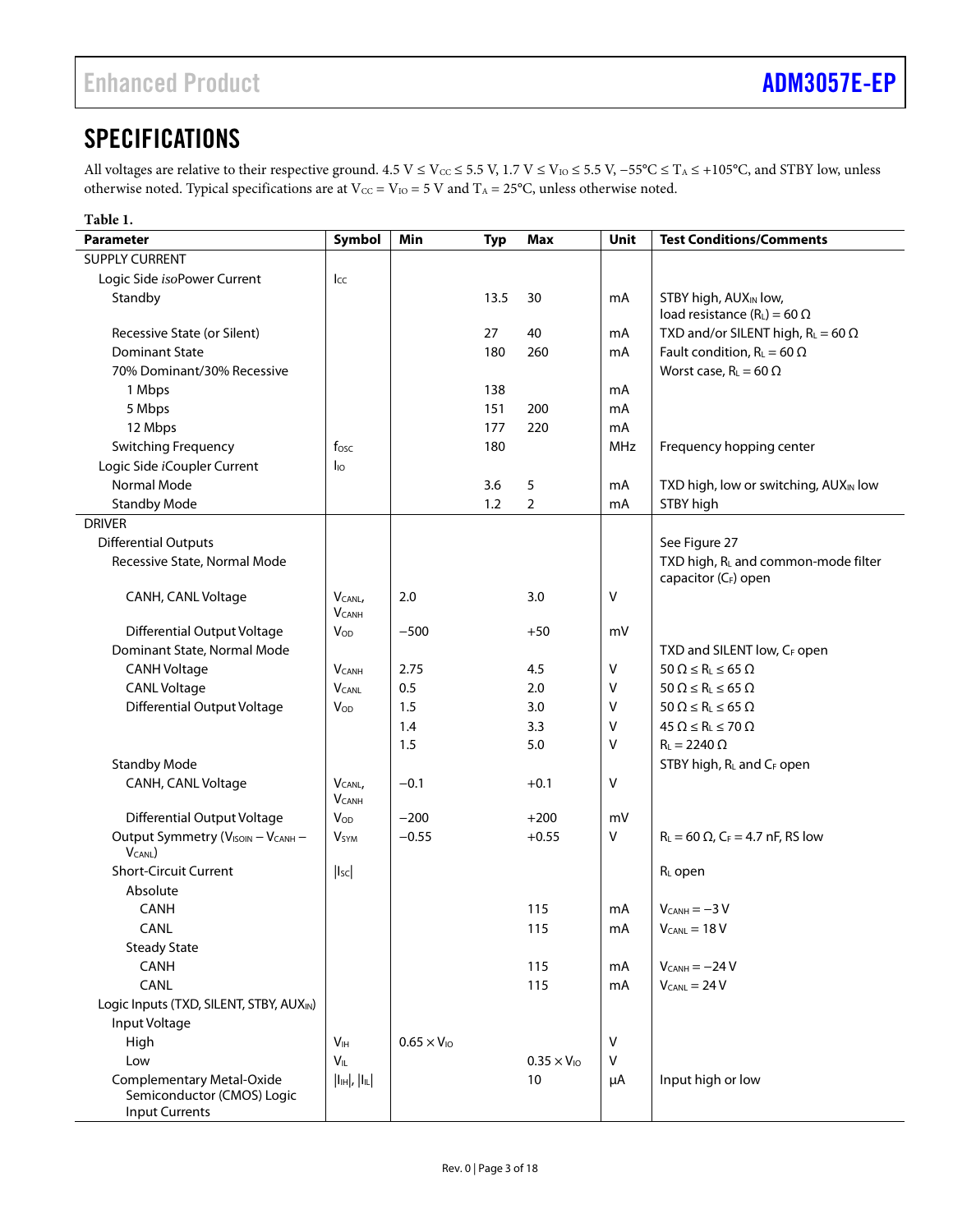| <b>Parameter</b>                            | Symbol                    | Min            | <b>Typ</b> | <b>Max</b> | Unit            | <b>Test Conditions/Comments</b>                                                   |
|---------------------------------------------|---------------------------|----------------|------------|------------|-----------------|-----------------------------------------------------------------------------------|
| <b>RECEIVER</b>                             |                           |                |            |            |                 |                                                                                   |
| <b>Differential Inputs</b>                  |                           |                |            |            |                 |                                                                                   |
| Differential Input Voltage Range            | <b>V<sub>ID</sub></b>     |                |            |            |                 | See Figure 28, CRXD open,                                                         |
|                                             |                           |                |            |            |                 | $-25$ V < V <sub>CANL</sub> , V <sub>CANH</sub> < $+25$ V                         |
| Recessive                                   |                           | $-1.0$         |            | $+0.5$     | V               |                                                                                   |
|                                             |                           | $-1.0$         |            | $+0.4$     | V               | STBY high                                                                         |
| Dominant                                    |                           | 0.9            |            | 5.0        | V               |                                                                                   |
|                                             |                           | 1.15           |            | 5.0        | V               | STBY high                                                                         |
| Input Voltage Hysteresis                    | <b>V<sub>HYS</sub></b>    |                | 150        |            | mV              |                                                                                   |
| Unpowered Input Leakage Current             | $\vert I_{IN(OFF)} \vert$ |                |            | 10         | μA              | $V_{CANH}$ , $V_{CANL} = 5 V$ , $V_{CC} = 0 V$                                    |
| Input Resistance                            |                           |                |            |            |                 |                                                                                   |
| CANH, CANL                                  | RINH, RINL                | 6              |            | 25         | $k\Omega$       |                                                                                   |
| Differential                                | RDIFF                     | 20             |            | 100        | $k\Omega$       |                                                                                   |
| Matching                                    | $m_R$                     | $-0.03$        |            | $+0.03$    | $\Omega/\Omega$ | $m_R = 2 \times (R_{INH} - R_{INL})/(R_{INH} + R_{INL})$                          |
| Input Capacitance                           |                           |                |            |            |                 |                                                                                   |
| CANH, CANL                                  | CINH, CINL                |                | 35         |            | pF              |                                                                                   |
| <b>Differential</b>                         | CDIFF                     |                | 12         |            | pF              |                                                                                   |
| Logic Outputs (RXD, AUXOUT)                 |                           |                |            |            |                 |                                                                                   |
| Output Voltage                              |                           |                |            |            |                 |                                                                                   |
| Low                                         | VOL                       |                | 0.2        | 0.4        | V               | Output current $(l_{\text{OUT}}) = 2 \text{ mA}$                                  |
| High                                        | $V_{OH}$                  |                |            |            |                 |                                                                                   |
| <b>RXD</b>                                  |                           | $V_{10} - 0.2$ |            |            | V               | $l_{\text{OUT}} = -2 \text{ mA}$                                                  |
| <b>AUX</b> OUT                              |                           | $+2.4$         |            |            | V               | $I_{\text{OUT}} = -2 \text{ mA}$                                                  |
| <b>Short-Circuit Current</b>                | $\log$                    |                |            |            |                 |                                                                                   |
| <b>RXD</b>                                  |                           | $\overline{7}$ |            | 85         | mA              | Output voltage ( $V_{OUT}$ ) = GND <sub>1</sub> or $V_{IO}$                       |
| COMMON-MODE TRANSIENT IMMUNITY <sup>1</sup> |                           |                |            |            |                 | Common-mode voltage ( $V_{CM}$ ) $\geq 1$ kV,<br>transient magnitude $\geq 800$ V |
| Input High, Recessive                       | $ CM_H $                  | 75             | 100        |            | $kV/\mu s$      | $V_{IN} = V_{IO}$ (AUX <sub>IN</sub> , TXD) or                                    |
|                                             |                           |                |            |            |                 | <b>CANH/CANL recessive</b>                                                        |
| Input Low, Dominant                         | $ CM_{L} $                | 75             | 100        |            | $kV/\mu s$      | $V_{IN} = 0 V (AUX_{IN}, TXD)$ or                                                 |
|                                             |                           |                |            |            |                 | CANH/CANL dominant                                                                |
| SLOPE CONTROL                               |                           |                |            |            |                 |                                                                                   |
| Input Voltage for Standby Mode              | V <sub>STB</sub>          | 4.0            |            |            | V               |                                                                                   |
| <b>Current for Slope Control Mode</b>       | <b>SLOPE</b>              |                |            | $-240$     | μA              | RS voltage $(V_{RS}) = 0 V$                                                       |
| Slope Control Mode Voltage                  | $V_{SLOPE}$               | 2.1            |            |            | V               | RS current $(I_{RS}) = 10 \mu A$                                                  |
| Input Voltage for High Speed Mode           | <b>V<sub>HS</sub></b>     |                |            | 1          | V               |                                                                                   |

1 |CMH| is the maximum common-mode voltage slew rate that can be sustained while maintaining AUX<sub>OUT</sub> ≥ 2.4 V, CANH/CANL recessive, or RXD ≥ V<sub>IO</sub> − 0.2 V. |CML| is the maximum common-mode voltage slew rate that can be sustained while maintaining AUX<sub>OUT</sub> ≤ 0.4 V, CANH/CANL dominant, or RXD ≤ 0.4 V. The common-mode voltage slew rates apply to both rising and falling common-mode voltage edges.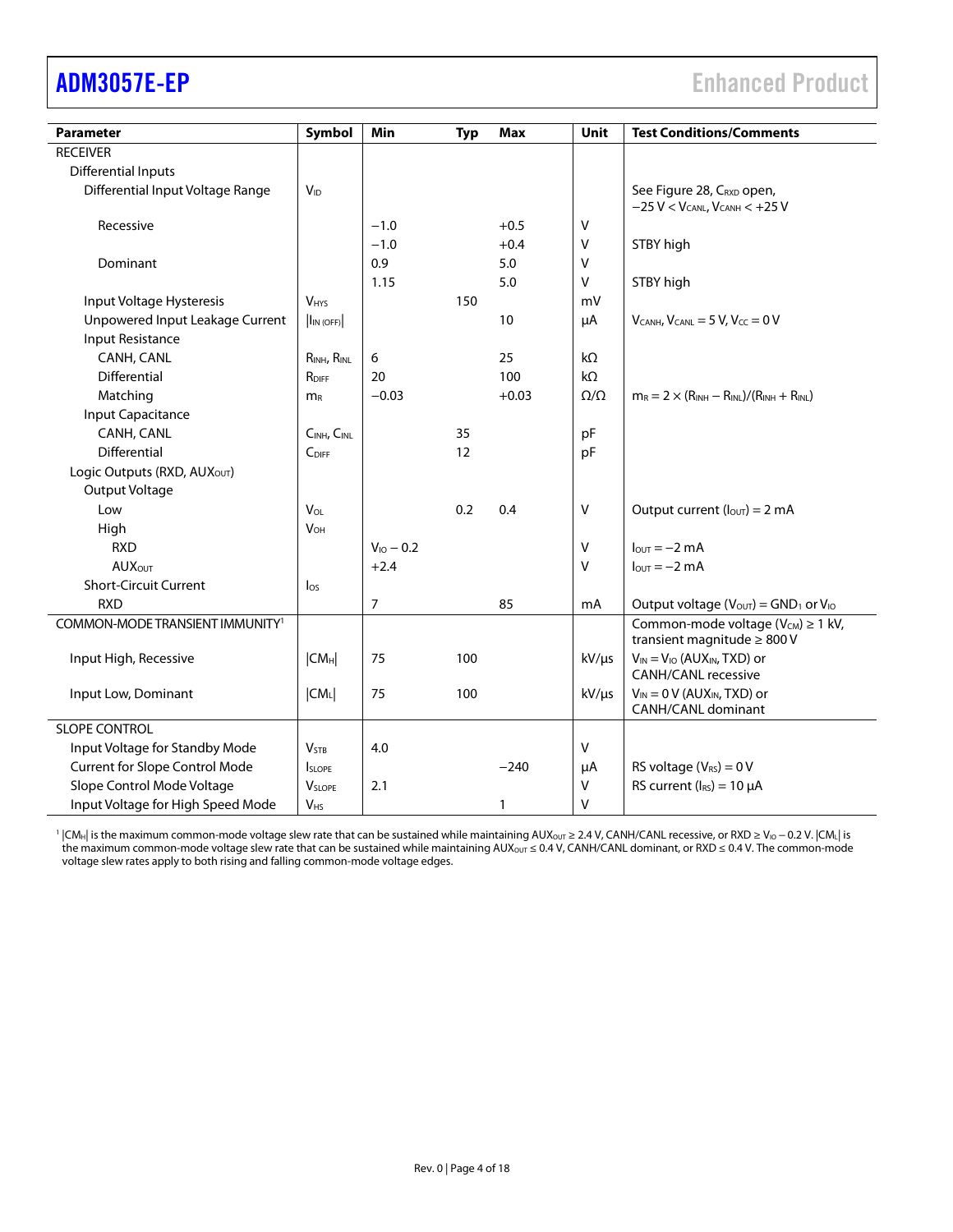### <span id="page-4-0"></span>**TIMING SPECIFICATIONS**

All voltages are relative to their respective ground.  $4.5$  V ≤ V<sub>cc</sub> ≤ 5.5 V, 1.7 V ≤ V<sub>io</sub> ≤ 5.5 V, -55°C ≤ T<sub>A</sub> ≤ +105°C, and STBY low, unless otherwise noted. Typical specifications are at  $V_{CC} = V_{IO} = 5 V$  and  $T_A = 25°C$ , unless otherwise noted.

| Table 2.                                                     |                             |      |            |      |             |                                                                                                                                                                                                                                                                   |
|--------------------------------------------------------------|-----------------------------|------|------------|------|-------------|-------------------------------------------------------------------------------------------------------------------------------------------------------------------------------------------------------------------------------------------------------------------|
| <b>Parameter</b>                                             | Symbol                      | Min  | <b>Typ</b> | Max  | <b>Unit</b> | <b>Test Conditions/Comments</b>                                                                                                                                                                                                                                   |
| <b>DRIVER</b>                                                |                             |      |            |      |             | SILENT low, bit time on the TXD pin as transmitted<br>by the CAN controller (t <sub>BIT_TXD</sub> ) = 200 ns, see Figure 2<br>and Figure 29, slope resistance ( $R_{SLOPE}$ ) = 0 $\Omega$ , $R_L$ =<br>60 $\Omega$ , load capacitance (C <sub>L</sub> ) = 100 pF |
| Maximum Data Rate                                            |                             | 12   |            |      | Mbps        |                                                                                                                                                                                                                                                                   |
| Propagation Delay from TXD to Bus<br>(Recessive to Dominant) | <b>t</b> TXD DOM            |      | 35         | 60   | ns          |                                                                                                                                                                                                                                                                   |
| Propagation Delay from TXD to Bus<br>(Dominant to Recessive) | <b>t</b> <sub>TXD</sub> REC |      | 46         | 70   | ns          |                                                                                                                                                                                                                                                                   |
| <b>Transmit Dominant Timeout</b>                             | $t_{DT}$                    | 1175 |            | 4000 | μs          | TXD low, see Figure 5                                                                                                                                                                                                                                             |
| <b>RECEIVER</b>                                              |                             |      |            |      |             | SILENT low, see Figure 2 and Figure 29, $R_L = 60 \Omega$ , $C_L =$<br>100 pF, RXD capacitance (C <sub>RXD</sub> ) = 15 pF                                                                                                                                        |
| Falling Edge Loop Propagation Delay<br>(TXD to RXD)          | t <sub>LOOP_FALL</sub>      |      |            |      |             |                                                                                                                                                                                                                                                                   |
| Full Speed Mode                                              |                             |      |            | 150  | ns          | $R_{SLOPE} = 0 \Omega$ , $t_{BIT TXD} = 200$ ns                                                                                                                                                                                                                   |
| Slope Control Mode                                           |                             |      |            | 300  | ns          | $R_{SLOPE} = 47 k\Omega$ , t <sub>BIT TXD</sub> = 1 µs                                                                                                                                                                                                            |
| Rising Edge Loop Propagation Delay<br>(TXD to RXD)           | <b><i>LLOOP RISE</i></b>    |      |            |      |             |                                                                                                                                                                                                                                                                   |
| <b>Full Speed Mode</b>                                       |                             |      |            | 150  | ns          | $R_{\text{SLOPE}} = 0 \Omega$ , $t_{\text{BIT\_TXD}} = 200 \text{ ns}$                                                                                                                                                                                            |
| Slope Control Mode                                           |                             |      |            | 300  | ns          | $R_{SLOPE} = 47 k\Omega$ , $t_{BIT TXD} = 1 \mu s$                                                                                                                                                                                                                |
| Loop Delay Symmetry (Minimum<br>Recessive Bit Width)         | <b>t</b> bit RXD            |      |            |      |             |                                                                                                                                                                                                                                                                   |
| 2 Mbps                                                       |                             | 450  |            | 550  | ns          | $t_{\text{BIT\_TXD}} = 500 \text{ ns}$                                                                                                                                                                                                                            |
| 5 Mbps                                                       |                             | 160  |            | 220  | ns          | $t_{\text{BIT TXD}} = 200 \text{ ns}$                                                                                                                                                                                                                             |
| 8 Mbps                                                       |                             | 85   |            | 140  | ns          | $t_{\text{BIT TXD}} = 125$ ns                                                                                                                                                                                                                                     |
| 12 Mbps                                                      |                             | 50   |            | 91.6 | ns          | $t_{\text{BIT TXD}} = 83.3 \text{ ns}$                                                                                                                                                                                                                            |
| <b>CANH, CANL SLEW RATE</b>                                  | SR                          |      | 7          |      | $V/\mu s$   | SILENT low, see Figure 29, $R_L = 60 \Omega$ , $C_L = 100 pF$ ,<br>$R_{SLOPE} = 47 k\Omega$                                                                                                                                                                       |
| <b>STANDBY MODE</b>                                          |                             |      |            |      |             |                                                                                                                                                                                                                                                                   |
| Minimum Pulse Width Detected<br>(Receiver Filter Time)       | <b>tFILTER</b>              | 1    |            | 5    | μs          | STBY high, see Figure 4                                                                                                                                                                                                                                           |
| Wake-Up Pattern Detection Reset Time                         | twupr                       | 1175 |            | 4000 | μs          | STBY high, see Figure 4                                                                                                                                                                                                                                           |
| Normal Mode to Standby Mode Time                             | <b>t</b> stby on            |      |            | 25   | μs          |                                                                                                                                                                                                                                                                   |
| Standby Mode to Normal Mode Time                             | <b>t</b> stby OFF           |      |            | 25   | μs          | Time until RXD valid                                                                                                                                                                                                                                              |
| <b>AUXILIARY SIGNAL</b>                                      |                             |      |            |      |             |                                                                                                                                                                                                                                                                   |
| Maximum Switching Rate                                       | $f_{AUX}$                   | 20   |            |      | kHz         |                                                                                                                                                                                                                                                                   |
| AUX <sub>IN</sub> to AUX <sub>OUT</sub> Propagation Delay    | t <sub>AUX</sub>            |      |            | 25   | μs          |                                                                                                                                                                                                                                                                   |
| SILENT MODE                                                  |                             |      |            |      |             |                                                                                                                                                                                                                                                                   |
| Normal Mode to Silent Mode Time                              | <b><i>tsilent</i></b> on    |      | 40         | 100  | ns          | TXD low, $R_{SLOPE} = 0 \Omega$ , see Figure 3                                                                                                                                                                                                                    |
| Silent Mode to Normal Mode Time                              | <b><i>USILENT OFF</i></b>   |      | 50         | 100  | ns          | TXD low, $R_{SLOPE} = 0 \Omega$ , see Figure 3                                                                                                                                                                                                                    |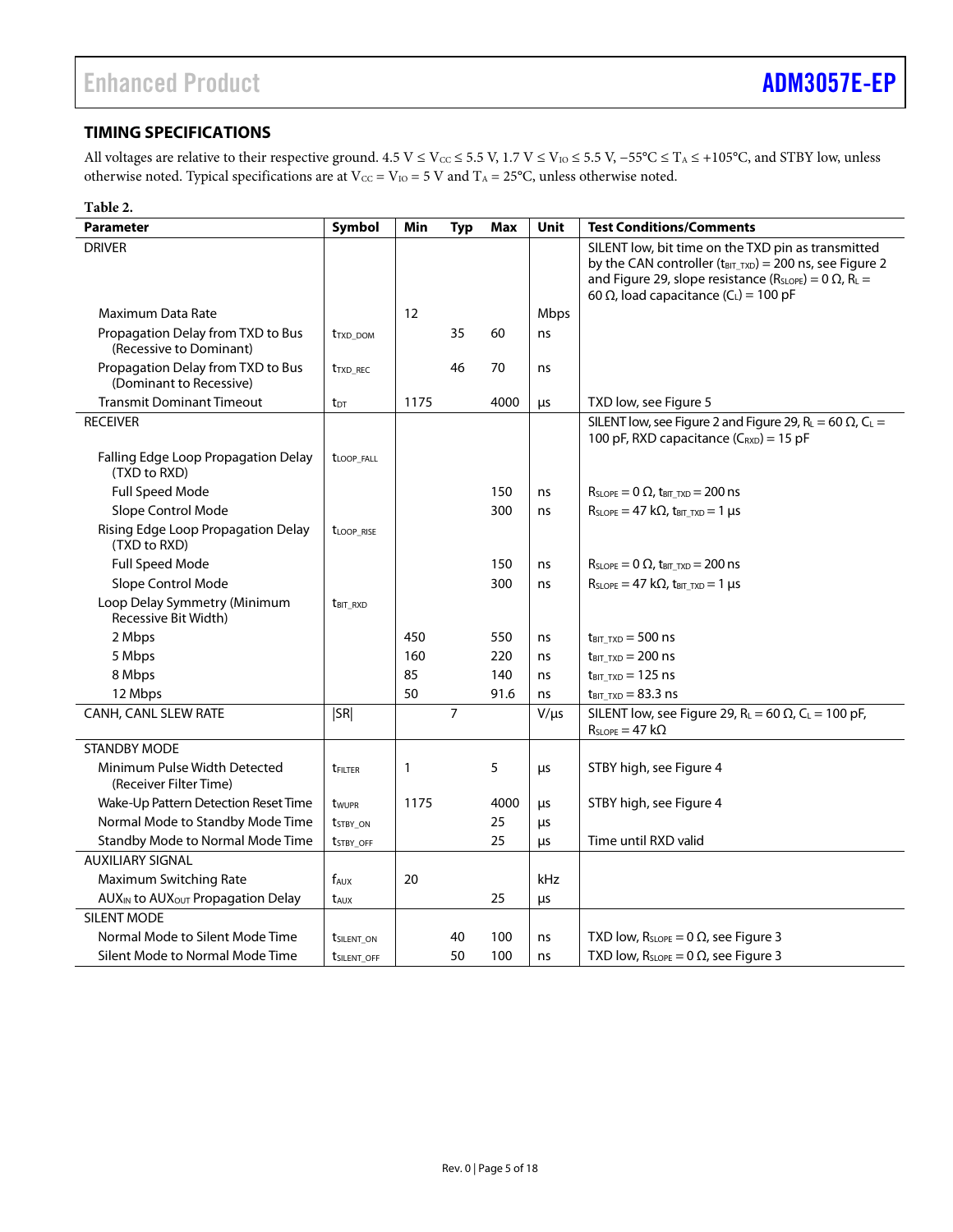### <span id="page-5-0"></span>*Timing Diagrams*



<span id="page-5-3"></span><span id="page-5-2"></span><span id="page-5-1"></span>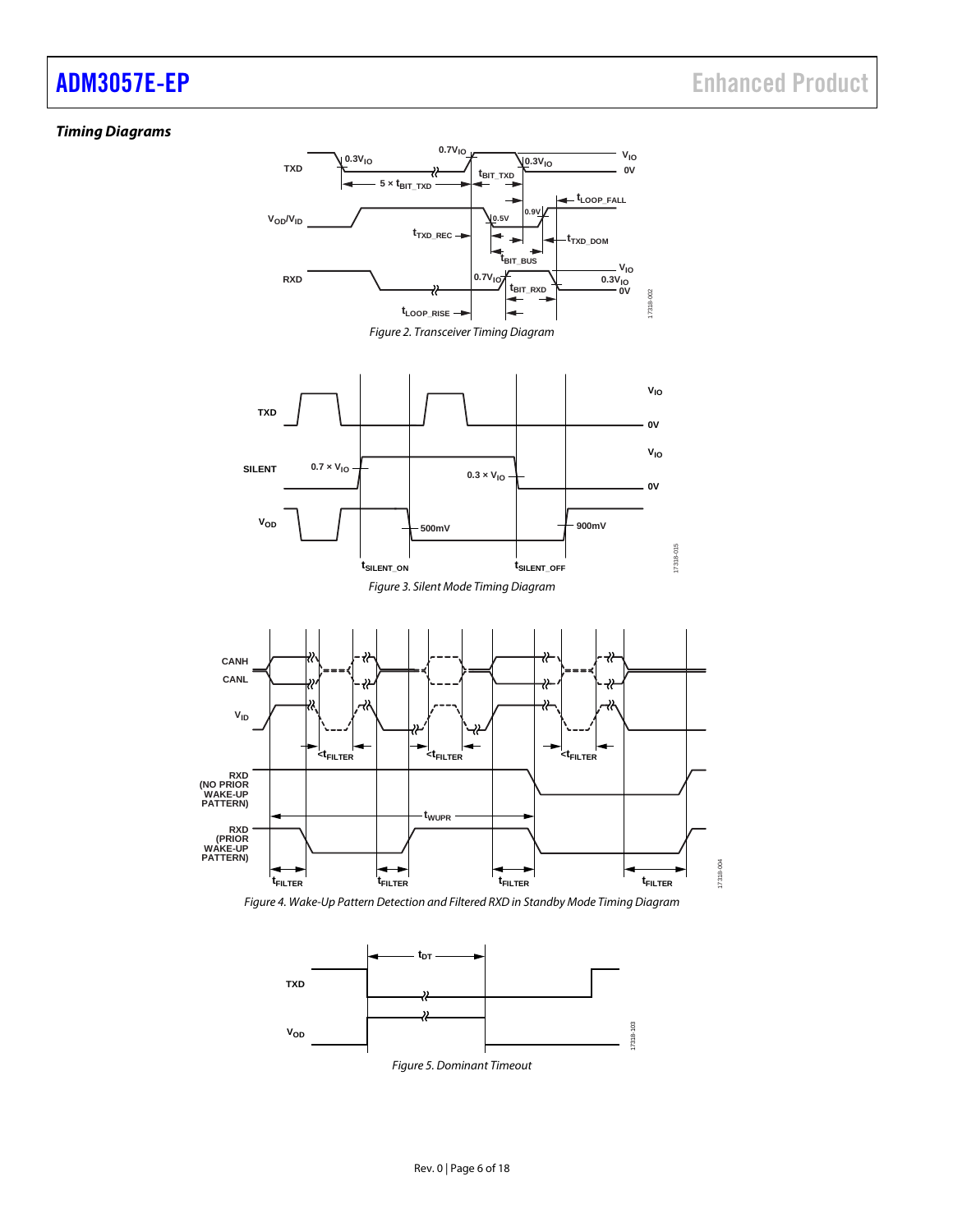### <span id="page-6-0"></span>**INSULATION AND SAFETY RELATED SPECIFICATIONS**

For additional information, see [www.analog.com/icouplersafety.](https://www.analog.com/icouplersafety?doc=ADM3057E-EP.pdf)

### **Table 3.**

| <b>Parameter</b>                                                               | Symbol     | <b>Value</b> | Unit   | <b>Test Conditions/Comments</b>                                                                                               |
|--------------------------------------------------------------------------------|------------|--------------|--------|-------------------------------------------------------------------------------------------------------------------------------|
| Rated Dielectric Insulation Voltage                                            |            | 3000         | V rms  | 1-minute duration                                                                                                             |
| Minimum External Air Gap (Clearance)                                           | L(101)     | 7.8          | mm min | Measured from input terminals to output terminals, shortest<br>distance through air                                           |
| Minimum External Tracking (Creepage)                                           | L(102)     | 7.8          | mm min | Measured from input terminals to output terminals, shortest<br>distance path along body                                       |
| Minimum Clearance in the Plane of the<br>Printed Circuit Board (PCB Clearance) | L (PCB)    | 7.8          | mm min | Measured from input terminals to output terminals, shortest<br>distance through air, line of sight, in the PCB mounting plane |
| Minimum Internal Gap (Internal<br>Clearance)                                   |            | 21           | um min | Insulation distance through insulation                                                                                        |
| <b>Tracking Resistance (Comparative</b><br>Tracking Index)                     | <b>CTI</b> | >600         | ٧      | IEC 60112                                                                                                                     |
| <b>Material Group</b>                                                          |            |              |        | Material Group (IEC 60664-1)                                                                                                  |

### <span id="page-6-1"></span>**PACKAGE CHARACTERISTICS**

### <span id="page-6-2"></span>**Table 4.**

| Parameter                                  | <b>Symbol</b> | Min | Typ       | Max | Unit | <b>Test Conditions/Comments</b> |
|--------------------------------------------|---------------|-----|-----------|-----|------|---------------------------------|
| Resistance (Input to Output) <sup>1</sup>  | $R_{I-O}$     |     | $10^{13}$ |     | 77   |                                 |
| Capacitance (Input to Output) <sup>1</sup> | ⊂⊦໐           |     | 3.7       |     | pF   | $f = 1$ MHz                     |
| Input Capacitance <sup>2</sup>             | ∼             |     | 4.0       |     | рF   |                                 |

<sup>1</sup> The device is considered a 2-terminal device: Pin 1 through Pin 10 are shorted together, and Pin 11 through Pin 20 are shorted together.

<sup>2</sup> Input capacitance is from any input data pin to ground.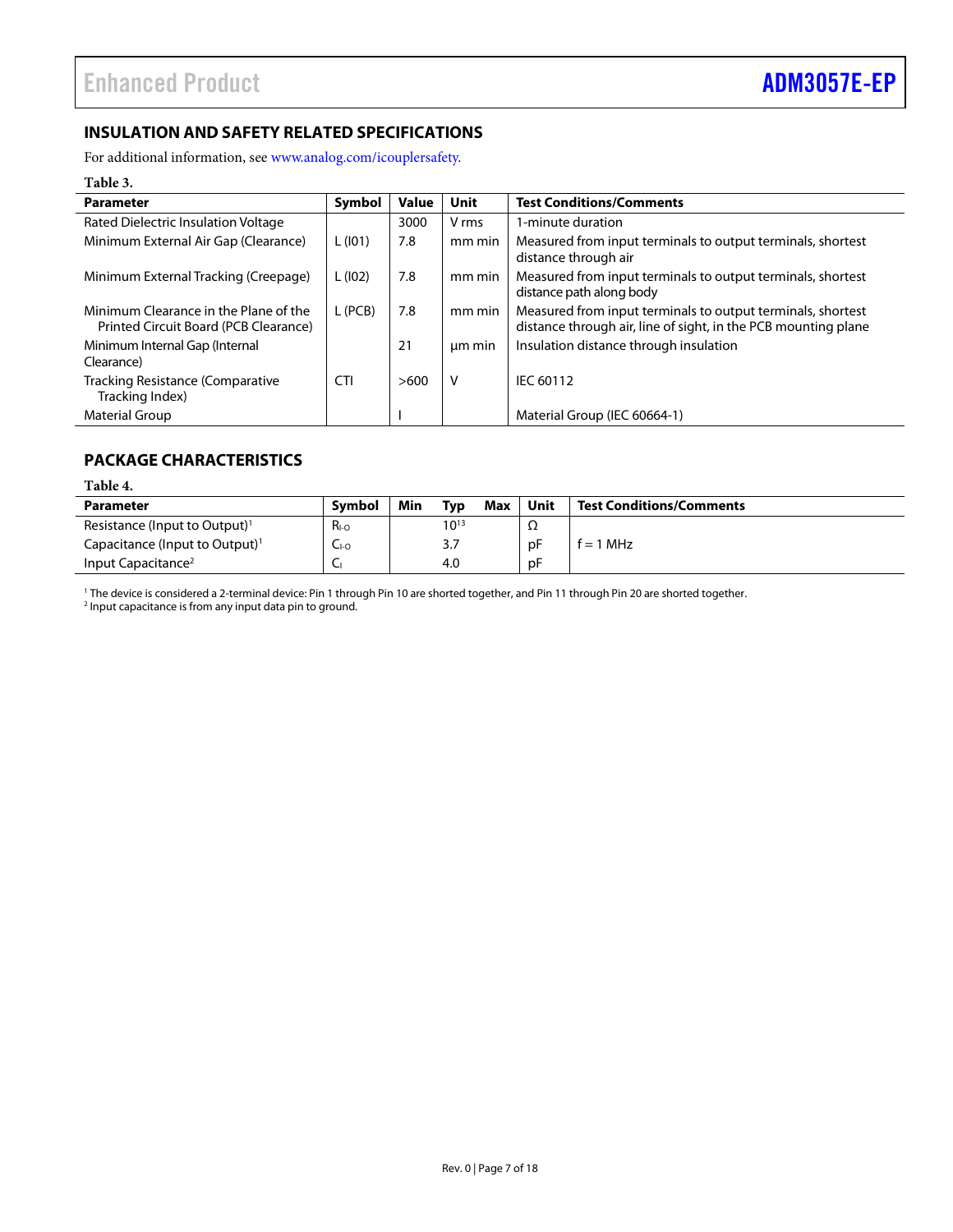### <span id="page-7-0"></span>**REGULATORY INFORMATION**

Se[e Table 9](#page-9-3) for details regarding maximum working voltages for specific cross isolation waveforms and insulation levels. The ADM3057E-EP is approved or pending approval by the organizations listed i[n Table 5.](#page-7-1) 

### <span id="page-7-1"></span>**Table 5.**

| UL (Pending) <sup>1</sup>                                        | <b>CSA (Pending)</b>                                                     | <b>VDE</b> (Pending) <sup>2</sup>                                                                 | <b>CQC (Pending)</b>                                                         |
|------------------------------------------------------------------|--------------------------------------------------------------------------|---------------------------------------------------------------------------------------------------|------------------------------------------------------------------------------|
| Recognized Under UL 1577<br><b>Component Recognition Program</b> | Approved under CSA Component<br>Acceptance Notice 5A                     | DIN V VDE V 0884-10<br>(VDE V 0884-10):2006-12                                                    | Certified under<br>CQC11-471543-2012                                         |
| Single Protection, 3000 V rms<br><b>Isolation Voltage</b>        | CSA 60950-1-07+A1+A2 and<br>IEC 60950-1, second edition,<br>$+A1+A2$     | Reinforced insulation 849 VPEAK,<br>surge isolation voltage ( $V_{\text{IOTM}}$ ) =<br>6000 VPFAK | GB4943.1-2011: basic<br>insulation at 780 V rms<br>(1103 V <sub>PEAK</sub> ) |
|                                                                  | Basic insulation at 780 V rms (1103)<br>V <sub>PEAK</sub>                |                                                                                                   | Reinforced insulation at<br>390 V rms (552 VPEAK)                            |
|                                                                  | Reinforced insulation at 390 V rms<br>(552 V <sub>PEAK</sub> )           |                                                                                                   |                                                                              |
|                                                                  | IEC 60601-1 Edition 3.1:                                                 |                                                                                                   |                                                                              |
|                                                                  | Basic insulation (1 MOPP), 490 V rms<br>(693 V <sub>PEAK</sub> )         |                                                                                                   |                                                                              |
|                                                                  | Reinforced insulation (2 MOPP),<br>250 V rms (353 V <sub>PEAK</sub> )    |                                                                                                   |                                                                              |
|                                                                  | CSA 61010-1-12 and IEC 61010-1<br>third edition                          |                                                                                                   |                                                                              |
|                                                                  | Basic insulation at 300 V rms mains,<br>780 V secondary (1103 VPEAK)     |                                                                                                   |                                                                              |
|                                                                  | Reinforced insulation at 300 V rms<br>mains, 390 V secondary (552 VPEAK) |                                                                                                   |                                                                              |
| File E214100                                                     | File 205078                                                              | File 2471900-4880-0001                                                                            | File (pending)                                                               |

<sup>1</sup> In accordance with UL 1577, each ADM3057E-EP is proof tested by applying an insulation test voltage ≥ 3600 V rms for 1 sec.

<sup>2</sup> In accordance with DIN V VDE V 0884-10, each ADM3057E-EP is proof tested by applying an insulation test voltage ≥ 1592 VPEAK for 1 sec (partial discharge detection limit = 5 pC). The \* marking branded on the component designates DIN V VDE V 0884-10 approval.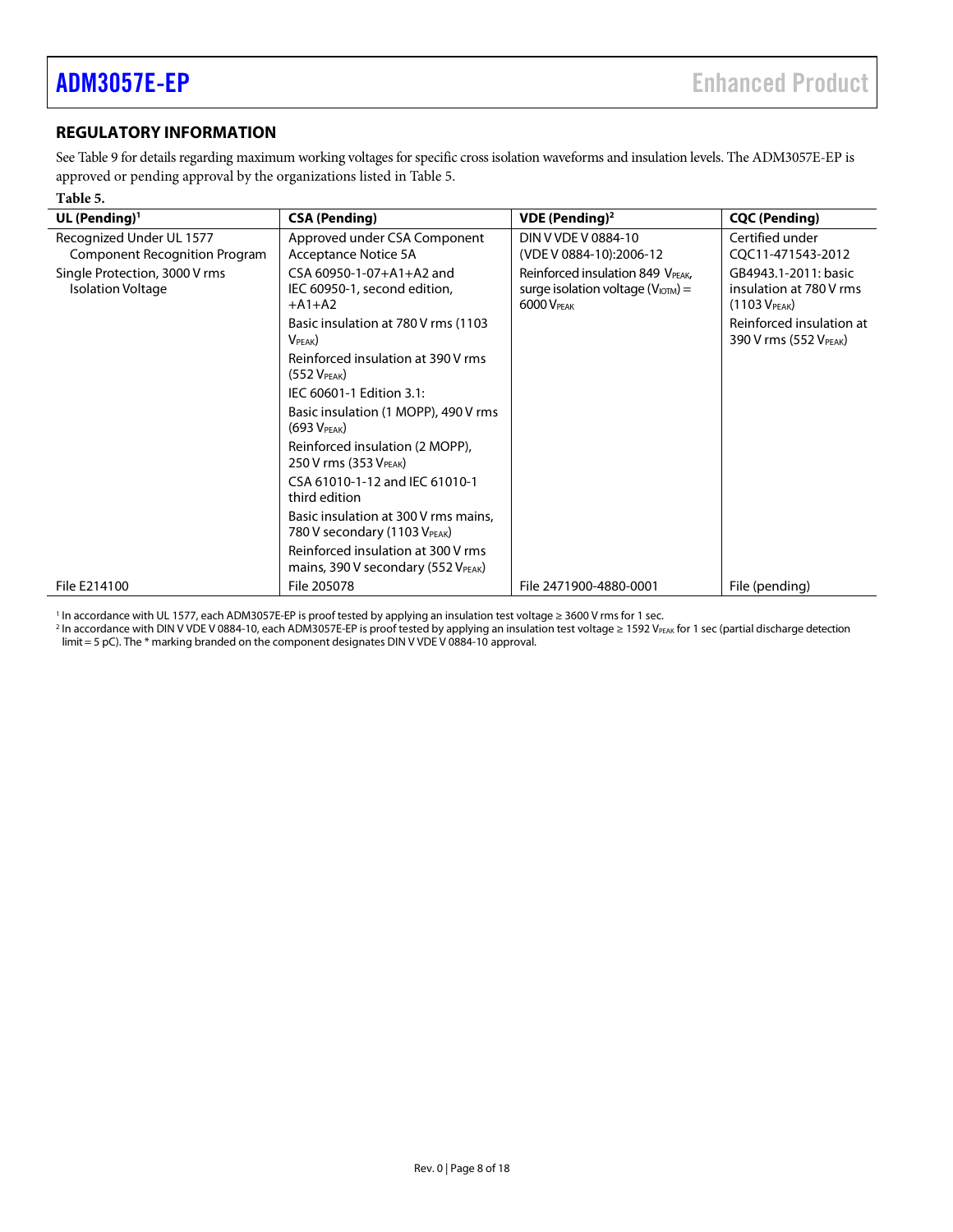### <span id="page-8-0"></span>**DIN V VDE V 0884-10 (VDE V 0884-10) INSULATION CHARACTERISTICS**

These isolators are suitable for reinforced electrical isolation only within the safety limit data. The protective circuits ensure the maintenance of the safety data. The asterisk (\*) marking on packages denotes DIN V VDE V 0884-10 approval.

### **Table 6. VDE Characteristics**

| <b>Description</b>                                      | <b>Test Conditions/Comments</b>                                                                                                     | Symbol                   | <b>Characteristic</b> | Unit                     |
|---------------------------------------------------------|-------------------------------------------------------------------------------------------------------------------------------------|--------------------------|-----------------------|--------------------------|
| Installation Classification per DIN VDE 0110            |                                                                                                                                     |                          |                       |                          |
| For Rated Mains Voltage $\leq 150$ V rms                |                                                                                                                                     |                          | I to IV               |                          |
| For Rated Mains Voltage $\leq$ 300 V rms                |                                                                                                                                     |                          | I to IV               |                          |
| For Rated Mains Voltage $\leq$ 400 V rms                |                                                                                                                                     |                          | I to III              |                          |
| <b>Climatic Classification</b>                          |                                                                                                                                     |                          | 55/105/21             |                          |
| Pollution Degree per DIN VDE 0110, Table 1              |                                                                                                                                     |                          | 2                     |                          |
| Maximum Working Insulation Voltage                      |                                                                                                                                     | <b>VIORM</b>             | 849                   | <b>VPEAK</b>             |
| Input to Output Test Voltage, Method B1                 | $V_{\text{IORM}} \times 1.875 = V_{\text{PR}}$ , 100% production test, t <sub>m</sub> = 1 sec,<br>partial discharge $<$ 5 pC        | $V_{\text{pd}(m)}$       | 1592                  | <b>VPEAK</b>             |
| Input to Output Test Voltage, Method A                  |                                                                                                                                     |                          |                       |                          |
| After Environmental Tests Subgroup 1                    | $V_{\text{IORM}} \times 1.5 = V_{\text{pd(m)}}$ , t <sub>ini</sub> = 60 sec, t <sub>m</sub> = 10 sec,<br>partial discharge < 5 pC   | $V_{\text{pd}(m)}$       | 1273                  | <b>VPEAK</b>             |
| After Input or Safety Test Subgroup 2<br>and Subgroup 3 | $V_{\text{IORM}} \times 1.2 = V_{\text{pd}(m)}$ , t <sub>ini</sub> = 60 sec, t <sub>m</sub> = 10 sec,<br>partial discharge $<$ 5 pC | $V_{\text{pd}(m)}$       | 1018                  | <b>VPEAK</b>             |
| Highest Allowable Overvoltage                           | Transient overvoltage, $t_{TR}$ = 10 sec                                                                                            | <b>VIOTM</b>             | 6000                  | <b>VPEAK</b>             |
| Surge Isolation Voltage Reinforced                      | $V_{\text{IOSM(TEST)}}$ = 10 kV, 1.2 µs rise time, 50 µs, 50% fall time                                                             | <b>V</b> <sub>IOSM</sub> | 6000                  | <b>V</b> <sub>PEAK</sub> |
| Safety Limiting Values                                  | Maximum value allowed in the event of a failure<br>(see Figure 6)                                                                   |                          |                       |                          |
| Case Temperature                                        |                                                                                                                                     | $T_S$                    | 150                   | °C                       |
| Total Power Dissipation at 25°C                         |                                                                                                                                     | P <sub>S</sub>           | 2.35                  | w                        |
| Insulation Resistance at T <sub>s</sub>                 | $V_{10} = 500 V$                                                                                                                    | Rs.                      | $>10^{9}$             | Ω                        |



<span id="page-8-1"></span>*Figure 6. Thermal Derating Curve, Dependence of Safety Limiting Values with Ambient Temperature per DIN V VDE V 0884-10*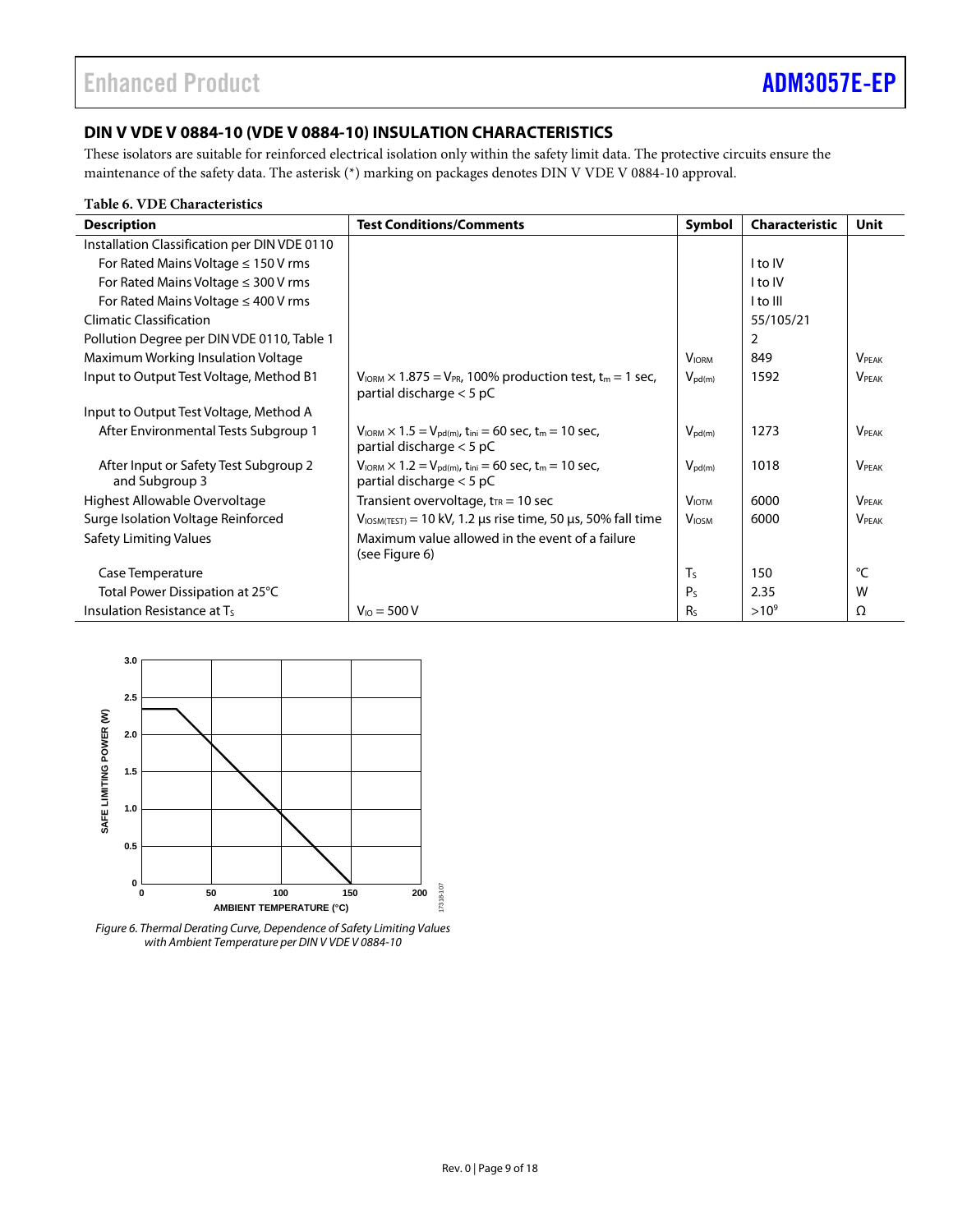### <span id="page-9-0"></span>ABSOLUTE MAXIMUM RATINGS

Pin voltages with respect to  $GND<sub>x</sub>$  are on the same side, unless otherwise noted.

### **Table 7.**

| <b>Parameter</b>                                                       | Rating                                  |
|------------------------------------------------------------------------|-----------------------------------------|
| Vcc                                                                    | $-0.5$ V to $+6$ V                      |
| V <sub>IO</sub>                                                        | $-0.5$ V to $+6$ V                      |
| Logic Side Input/Output: TXD, RXD,<br>AUX <sub>IN</sub> , SILENT, STBY | $-0.5$ V to V <sub>i0</sub> + 0.5 V     |
| CANH, CANL                                                             | $-40V$ to $+40V$                        |
| AUX <sub>OUT</sub> , RS                                                | $-0.5$ V to V <sub>ISOIN</sub> $+0.5$ V |
| Operating Temperature Range                                            | $-55^{\circ}$ C to $+105^{\circ}$ C     |
| Storage Temperature Range                                              | $-65^{\circ}$ C to $+150^{\circ}$ C     |
| Junction Temperature (T <sub>J</sub> Maximum)                          | $150^{\circ}$ C                         |
| Power Dissipation                                                      | (T) maximum $-T_A$ )/ $\theta_{JA}$     |
| Electrostatic Discharge (ESD)                                          |                                         |
| IEC 61000-4-2, CANH/CANL                                               |                                         |
| Across Isolation Barrier to GND <sub>1</sub>                           | $\pm 8$ kV                              |
| Contact Discharge to GND <sub>2</sub>                                  | $\pm 8$ kV                              |
| Air Discharge to GND <sub>2</sub>                                      | $±15$ kV                                |
| Human Body Model (HBM),<br>All Pins, 1.5 k $\Omega$ , 100 pF           | 4 kV                                    |
| Moisture Sensitivity Level (MSL)                                       | MSL3                                    |

Stresses at or above those listed under Absolute Maximum Ratings may cause permanent damage to the product. This is a stress rating only; functional operation of the product at these or any other conditions above those indicated in the operational section of this specification is not implied. Operation beyond the maximum operating conditions for extended periods may affect product reliability.

### <span id="page-9-3"></span>**Table 9. Maximum Continuous Working Voltage1**

### **Parameter Rating**  $\vert$  Unit  $\vert$  Constraint AC Voltage Bipolar Waveform Basic Insulation 566 VPEAK Lifetime limited by insulation lifetime per VDE-0884-11 Reinforced Insulation  $467$  V<sub>PEAK</sub> Lifetime limited by insulation lifetime per VDE-0884-11 Unipolar Waveform Basic Insulation 1131 |  $V_{PEAK}$  Lifetime limited by insulation lifetime per VDE-0884-11 Reinforced Insulation  $\vert$  933  $\vert$  V<sub>PEAK</sub> Lifetime limited by insulation lifetime per VDE-0884-11 DC Voltage Basic Insulation 1560 | V<sub>PEAK</sub> | Lifetime limited by package creepage per IEC 60664-1 Reinforced Insulation  $\begin{vmatrix} 780 \end{vmatrix}$  V<sub>PEAK</sub> Lifetime limited by package creepage per IEC 60664-1

<sup>1</sup> Maximum continuous working voltage refers to the continuous voltage magnitude imposed across the isolation barrier. See the ADM[3057E](https://www.analog.com/ADM3057E?doc=ADM3057E-EP.pdf) data sheet for more details.

### <span id="page-9-1"></span>**THERMAL RESISTANCE**

Thermal performance is directly linked to PCB design and operating environment. Careful attention to PCB thermal design is required.

The thermal resistance value specified i[n Table 8](#page-9-4) is simulated based on JEDEC specifications (unless specified otherwise) and must be used in compliance with JESD51-12.

### <span id="page-9-4"></span>**Table 8. Thermal Resistance**

| Package Type | UJA | Unit |
|--------------|-----|------|
| RW-20        |     |      |

<sup>1</sup> The  $\theta_{JA}$  value is based on simulations of a devices mounted on a JEDEC standard, 4-layer board with fine width traces and still air. See the ADM[3057E](https://www.analog.com/ADM3057E?doc=ADM3057E-EP.pdf) data sheet for thermal model definitions.

### <span id="page-9-2"></span>**ESD CAUTION**



ESD (electrostatic discharge) sensitive device. Charged devices and circuit boards can discharge without detection. Although this product features patented or proprietary protection circuitry, damage may occur on devices subjected to high energy ESD. Therefore, proper ESD precautions should be taken to avoid performance degradation or loss of functionality.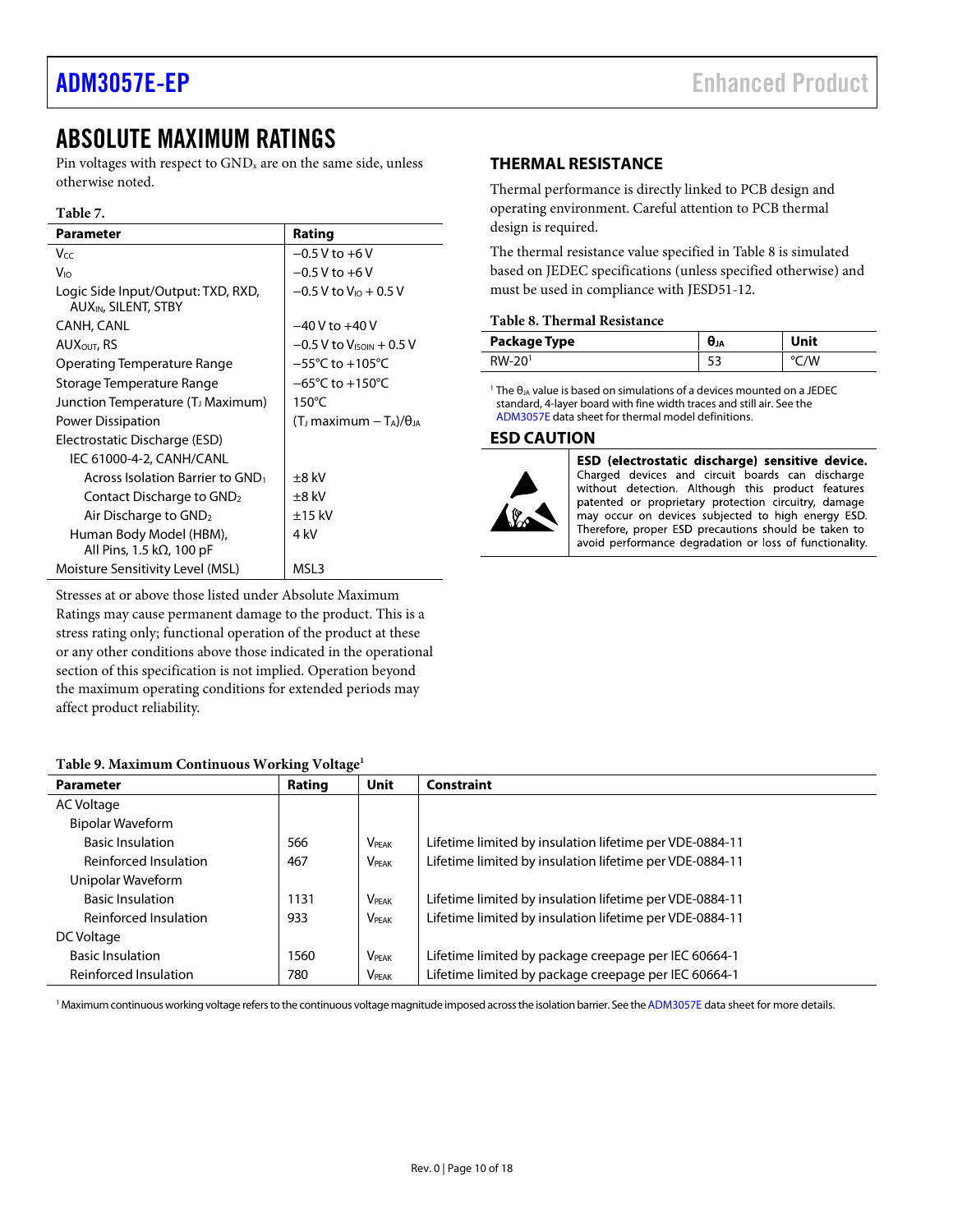## <span id="page-10-0"></span>PIN CONFIGURATION AND FUNCTION DESCRIPTIONS



### **Table 10. Pin Function Descriptions**

| Pin No.        | <b>Mnemonic</b>            | <b>Description</b>                                                                                                                                                                                                                |
|----------------|----------------------------|-----------------------------------------------------------------------------------------------------------------------------------------------------------------------------------------------------------------------------------|
| 1, 2, 10       | GND <sub>1</sub>           | Ground, Logic Side.                                                                                                                                                                                                               |
| 3              | Vcc                        | is oPower Power Supply, 4.5 V to 5.5 V. This pin requires 0.1 $\mu$ F and 10 $\mu$ F decoupling capacitors.                                                                                                                       |
| $\overline{4}$ | $V_{\text{IO}}$            | iCoupler Power Supply, 1.7 V to 5.5 V. This pin requires 0.01 µF and 0.1 µF decoupling capacitors.                                                                                                                                |
| 5              | <b>RXD</b>                 | Receiver Output Data.                                                                                                                                                                                                             |
| 6              | <b>SILENT</b>              | Silent Mode Select with Input High. Bring this input low or leave the pin unconnected (internal pull-down) for<br>normal mode.                                                                                                    |
| $\overline{7}$ | TXD.                       | Driver Input Data. This pin has a weak internal pull-up resistor to $V_{10}$ .                                                                                                                                                    |
| 8              | <b>STBY</b>                | Standby Mode Select with Input High. Bring this input low or leave the pin unconnected (internal pull-down) for<br>normal mode.                                                                                                   |
| 9              | <b>AUX</b> <sub>IN</sub>   | Auxiliary Channel Input. This pin sets the AUX <sub>OUT</sub> output.                                                                                                                                                             |
| 11, 15         | GND <sub>2</sub>           | Ground, Bus Side.                                                                                                                                                                                                                 |
| 12             | <b>RS</b>                  | Slope Control Pin. Short this pin to ground for full speed operation or use a weak pull-down resistor (for example,<br>$47$ k $\Omega$ ) for slope control mode. An input high signal places the CAN transceiver in standby mode. |
| 13             | <b>CANL</b>                | CAN Low Input/Output.                                                                                                                                                                                                             |
| 14             | <b>CANH</b>                | CAN High Input/Output.                                                                                                                                                                                                            |
| 16             | <b>VISOIN</b>              | Isolated Power Supply Input for the CAN Transceiver Bus Side Digital Isolator. This pin requires 0.01 µF and 0.1 µF<br>decoupling capacitors.                                                                                     |
| 17             | <b>AUX</b> <sub>OUT</sub>  | Isolated Auxiliary Channel Output. The state of AUX <sub>OUT</sub> is latched when STBY is high. By default, AUX <sub>OUT</sub> is low at<br>startup or when V <sub>IO</sub> is unpowered.                                        |
| 18, 20         | <b>GND<sub>ISO</sub></b>   | Ground for the Isolated DC-to-DC Converter. Connect these pins together through one ferrite bead to PCB ground<br>(bus side).                                                                                                     |
| 19             | <b>V</b> <sub>ISOOUT</sub> | Isolated Power Supply Output. This pin requires 0.22 µF and 10 µF capacitors to GND <sub>ISO</sub> . Connect this pin through a<br>ferrite bead and short the PCB trace to V <sub>ISOIN</sub> for operation.                      |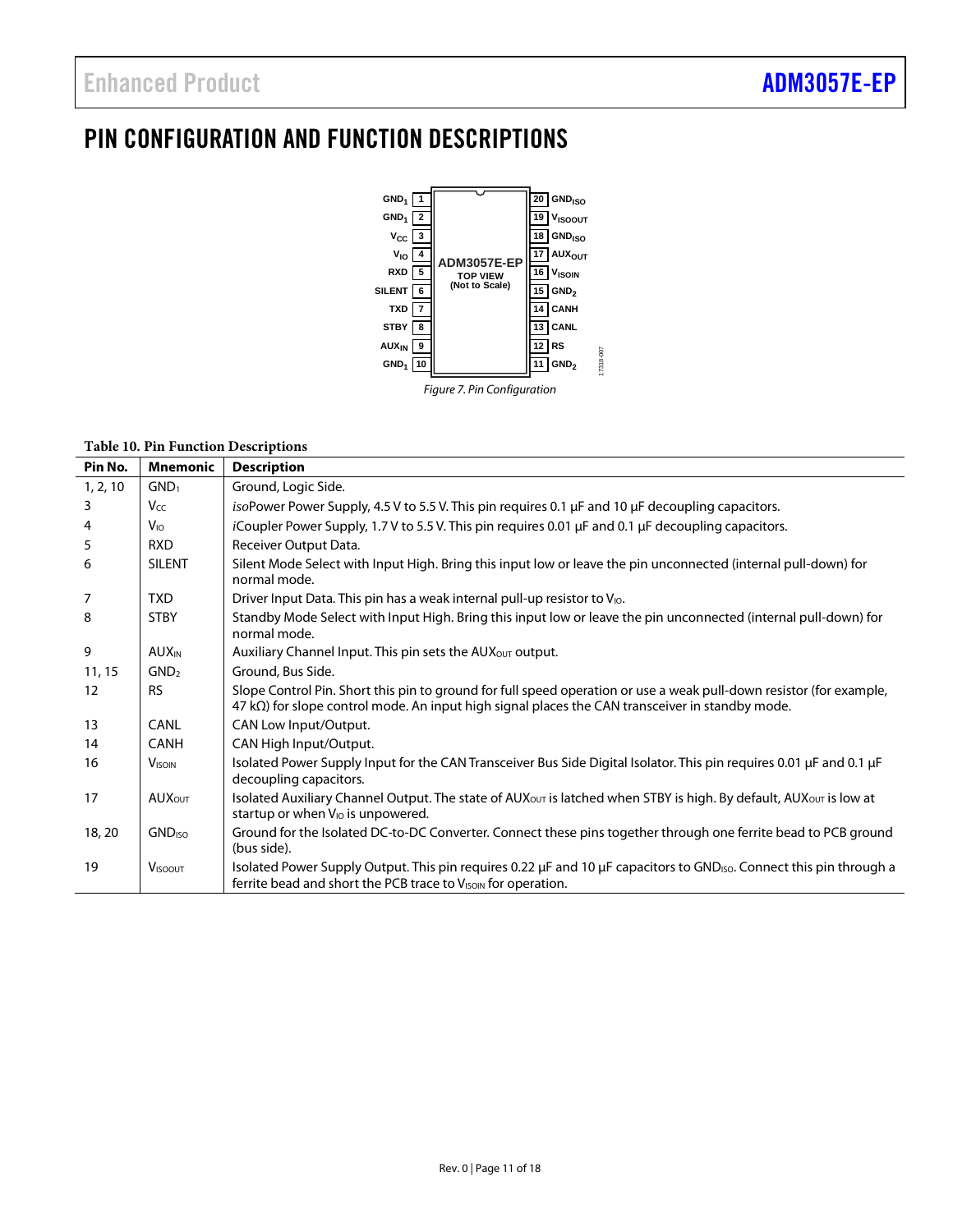### <span id="page-11-0"></span>**OPERATIONAL TRUTH TABLE**

### **Table 11. Truth Table**

| Power     |           | Inputs $1,2$ |               |             |                          |                   |                       | Outputs <sup>2</sup> |                           | Input/Output              |
|-----------|-----------|--------------|---------------|-------------|--------------------------|-------------------|-----------------------|----------------------|---------------------------|---------------------------|
| Vcc       | $V_{10}$  | <b>TXD</b>   | <b>SILENT</b> | <b>STBY</b> | <b>AUX</b> <sub>IN</sub> | <b>RS</b>         | Mode                  | RXD <sup>3</sup>     | <b>AUX</b> <sub>OUT</sub> | <b>CANH/CANL</b>          |
| <b>On</b> | On        | Low          | Low           | Low         | Low                      | Low/<br>pull-down | Normal/<br>slope mode | Low                  | Low                       | Dominant <sup>4</sup>     |
| On        | On        | Low          | Low           | Low         | High                     | Low/<br>pull-down | Normal/<br>slope mode | Low                  | High                      | Dominant <sup>4</sup>     |
| On        | On        | High         | Low           | Low         | Low                      | Low/<br>pull-down | Normal/<br>slope mode | High/per bus         | Low                       | Recessive/set by bus      |
| On        | On        | High         | Low           | Low         | High                     | Low/<br>pull-down | Normal/<br>slope mode | High/per bus         | High                      | Recessive/set by bus      |
| On        | <b>On</b> | X            | High          | Low         | Low                      | X                 | Listen only           | High/per bus         | Low                       | Recessive/set by bus      |
| On        | On        | X            | High          | Low         | High                     | X                 | Listen only           | High/per bus         | High                      | Recessive/set by bus      |
| On        | On        | X            | X             | High        | X                        | X                 | Standby               | High/WUP/filtered    | Last state                | Bias to GND2/set by bus   |
| On        | On        | X            | X             | X           | Low                      | Pull-up           | Standby <sup>5</sup>  | High/WUP/filtered    | Low                       | Bias to GND2/set by bus   |
| On        | On        | X            | X             | X           | High                     | Pull-up           | Standby $5$           | High/WUP/filtered    | High                      | Bias to GND2/set by bus   |
| On        | Off       | Z            | Z             | Z           | Z                        | Low/<br>pull-down | Normal/<br>slope mode | Z                    | Low                       | Recessive/set by bus      |
| Off       | On        | X            | X             | X           | Χ                        | X                 | Transceiver off       | High                 | Z                         | High impedance/set by bus |
| Off       | Off       | Z            | Z             | Z           | Z                        | Ζ                 | Transceiver off       | Z                    | Z                         | High impedance/set by bus |

<sup>1</sup> X means irrelevant.

<sup>2</sup> Z means high impedance within one diode drop of ground.

<sup>3</sup> WUP means remote wake-up pattern.

<sup>4</sup> Limited by t<sub>DT</sub>.<br><sup>5</sup> RS can only set the transceiver to standby mode. RS does not control the digital isolator.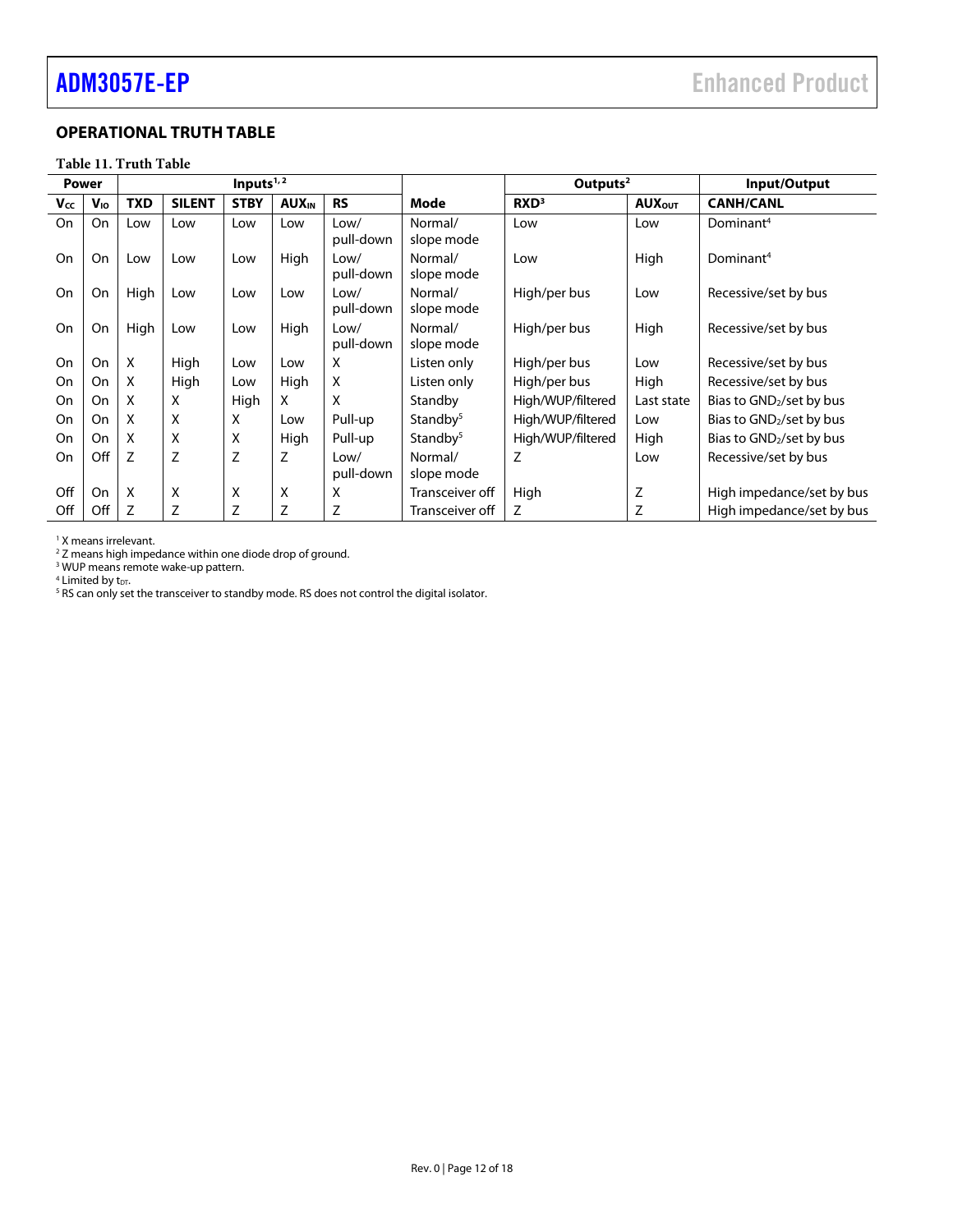## <span id="page-12-0"></span>TYPICAL PERFORMANCE CHARACTERISTICS



*Figure 8. Supply Current, I<sub>IO</sub> vs. Data Rate* 







*Figure 10. Supply Current, I<sub>IO</sub> vs. Temperature (Inputs Idle)* 







*Figure 13. tTXD\_DOM vs. Temperature*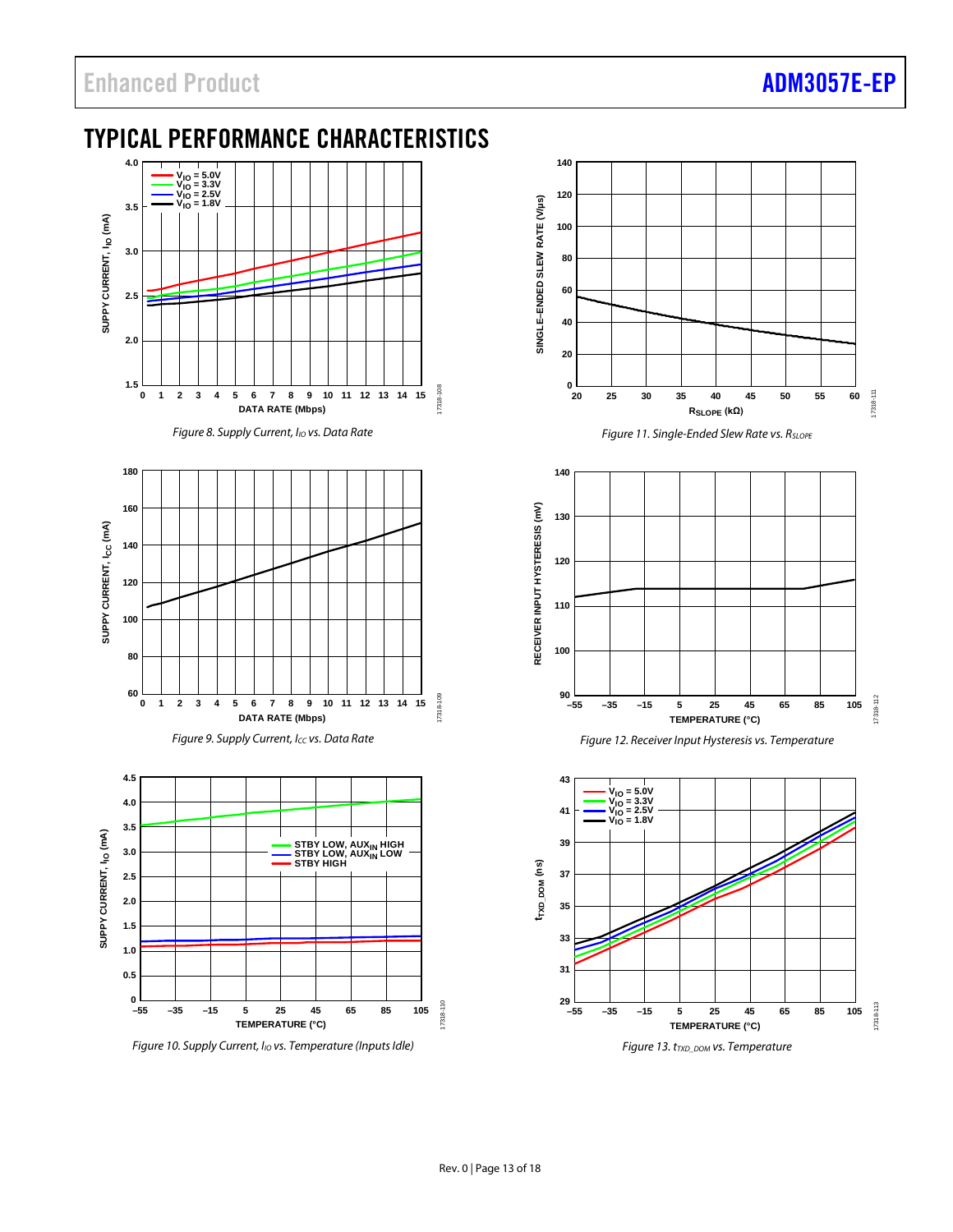## [ADM3057E-EP](https://www.analog.com/ADM3057E?doc=ADM3057E-EP.pdf) Enhanced Product

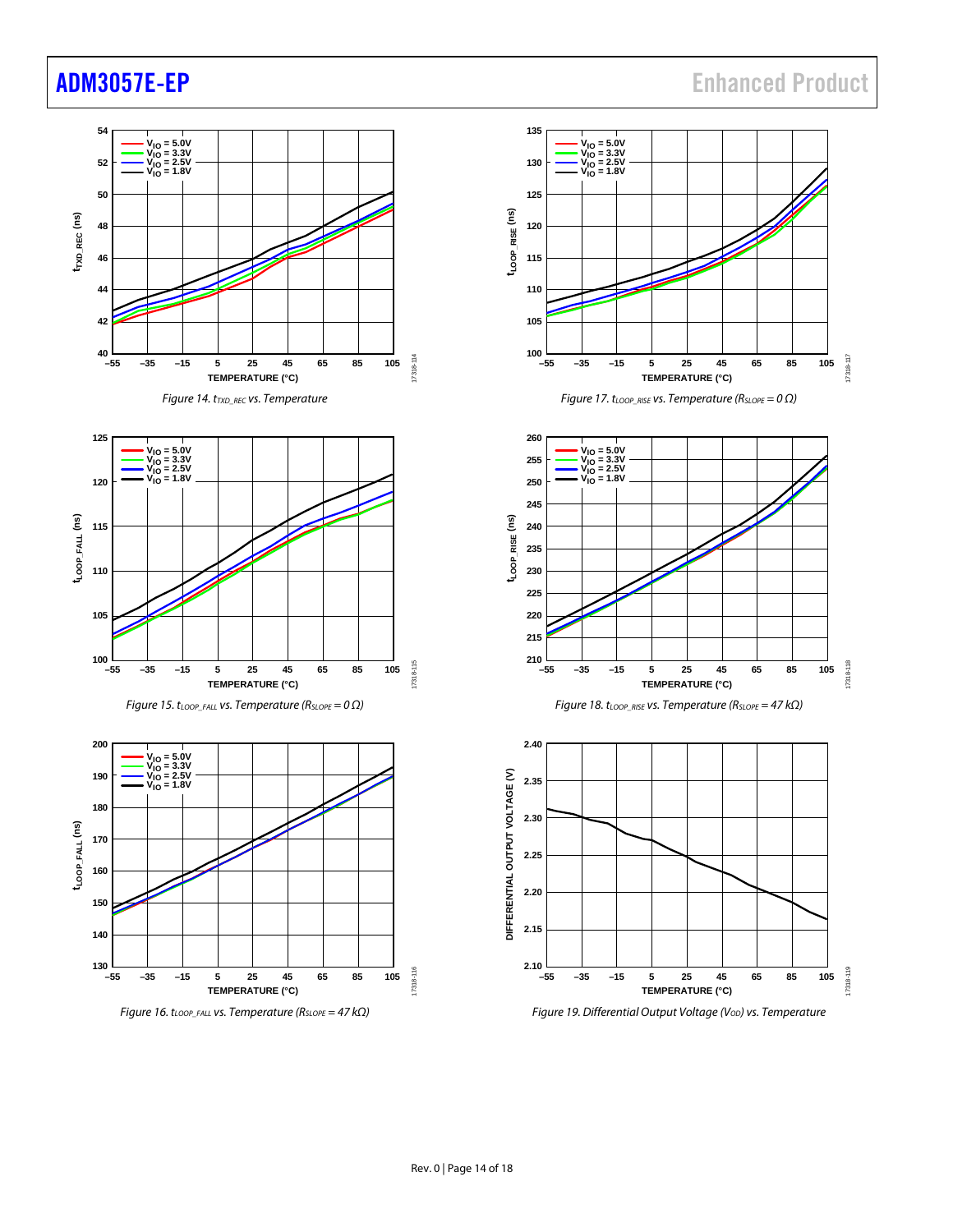## Enhanced Product **[ADM3057E-EP](https://www.analog.com/ADM3057E?doc=ADM3057E-EP.pdf)**

### **130 RSLOPE = 0Ω, 1Mbps DATA RATE 120** SUPPLY CURRENT, I<sub>CC</sub> (mA) **SUPPLY CURRENT, ICC (mA) 110 100 90 80 70** ــا 60<br>55– 17318-120 17318-120 **–55 –35 –15 5 25 45 65 85 105 TEMPERATURE (°C)**





*Figure 21. Supply Current, IIO vs. Temperature, RS = 0 Ω, 1 Mbps*



*Figure 22. Supply Current, Icc vs. Supply Voltage, Vcc, RS* = 0 Ω, 1 Mbps



*Figure 23. Supply Current, I<sub>IO</sub> vs. Supply Voltage, V<sub>IO</sub>, Data Rate = 1 Mbps*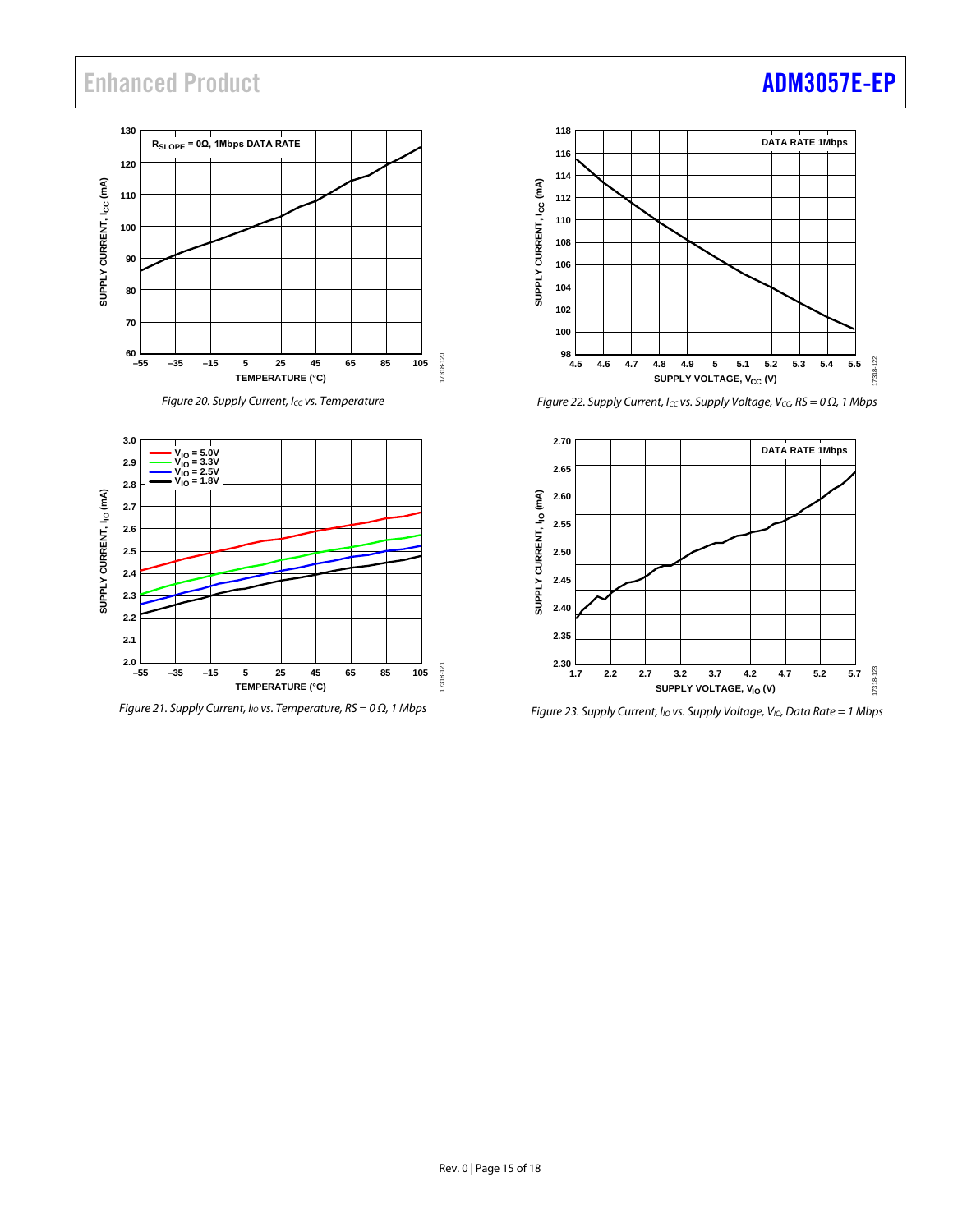



*Figure 25. Supply Current, Icc vs. Supply Voltage, Vcc (VISOOUT Shorted to GNDISO)*



*Figure 26. Supply Current, ICC vs. Transmitted Data Rate*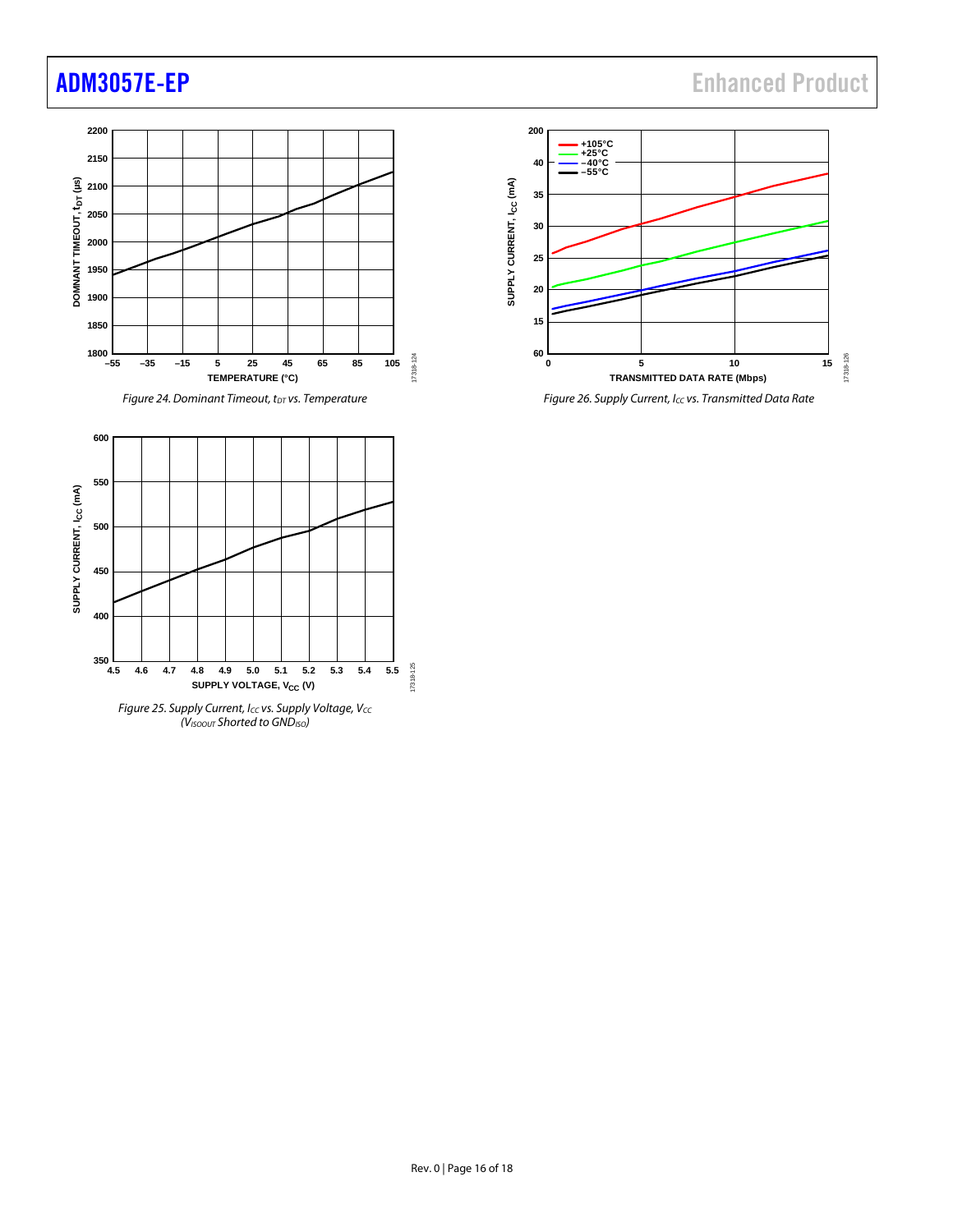## Enhanced Product **[ADM3057E-EP](https://www.analog.com/ADM3057E?doc=ADM3057E-EP.pdf)**

### <span id="page-16-0"></span>TEST CIRCUITS



<span id="page-16-1"></span>*Figure 27. Driver Voltage Measurement*



*Figure 28. Receiver Voltage Measurement*



*Figure 30. RDIFF and CDIFF Measured in Recessive State, Bus Disconnected*



*Figure 31. RINx and CINx Measured in Recessive State, Bus Disconnected*

<span id="page-16-2"></span>

<span id="page-16-3"></span>**NOTES 1. 1% TOLERANCE FOR ALL RESISTORS AND CAPACITORS.** 17318

17318-010

*Figure 29. Switching Characteristics Measurements*